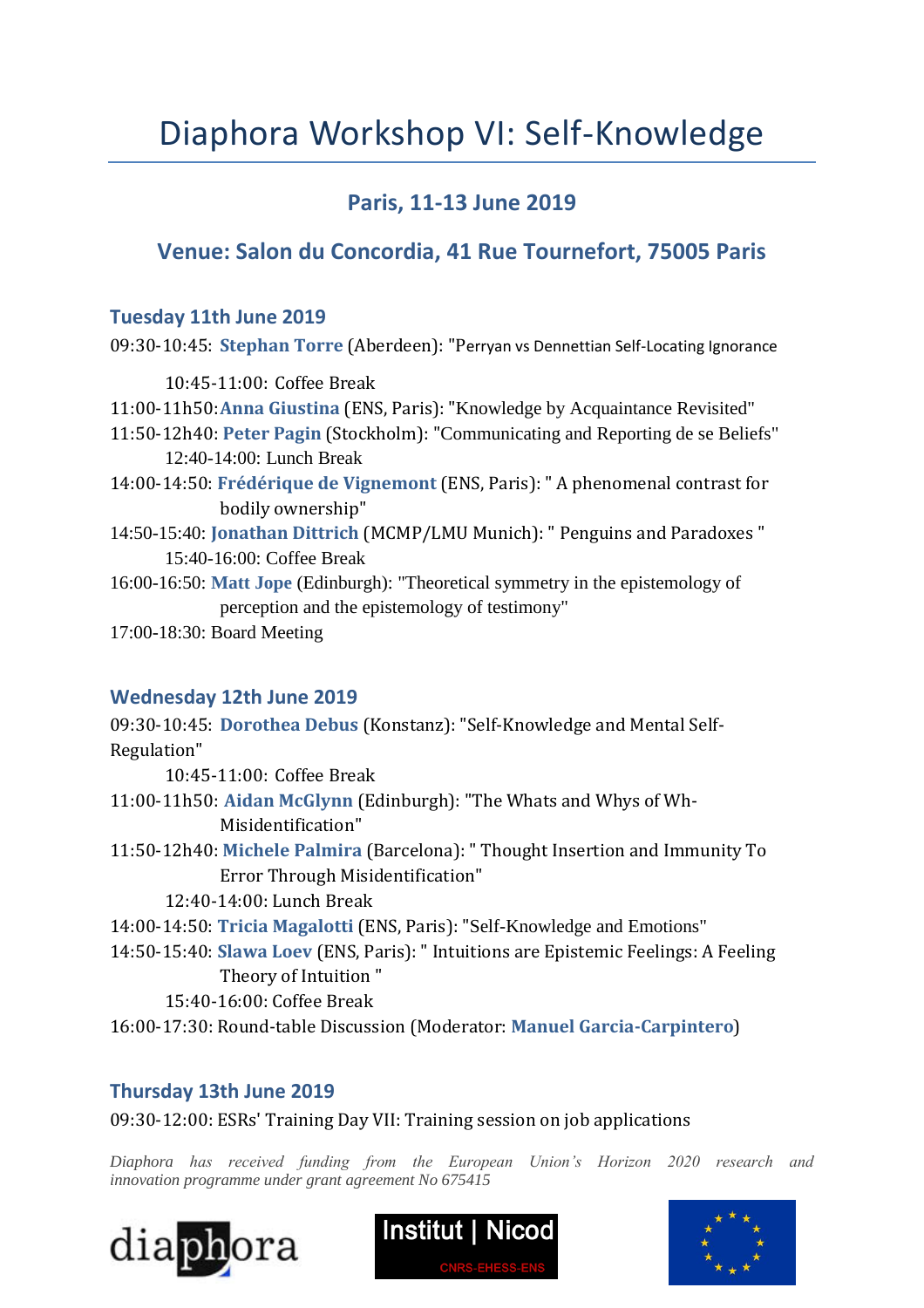### **Abstracts**

#### **Stephan Torre - Perryan vs Dennettian Self-Locating Ignorance**

In this talk I distinguish between two ways in which you can wonder where you are: Perryan self-locating ignorance exemplified by Perry's example of Lingens lost in the Main Library, Stanford and Dennettian self-locating ignorance exemplified by fictional Dennett in Daniel Dennett's "Where Am I?" I argue that there are important differences between these two types of self-locating ignorance; there are types of information that easily resolve Perryan self-locating ignorance that do not resolve Dennettian self-locating ignorance. I then ask the question: what does it take to resolve Dennettian self-locating ignorance? Drawing on work by Jennan Ismael and John Pollock, I propose an answer that makes use of the notion of de se goals. I conclude by responding to potential objections and drawing some speculative implications about the nature of the self.

#### **Anna Giustina - Knowledge by acquaintance revisited**

Knowledge by acquaintance is (roughly) knowledge we have of that which we are directly aware of. In this paper, I argue that knowledge by acquaintance is a sui generis kind of knowledge: it is irreducible to propositional knowledge, i.e. a kind of knowledge that entails belief and thereby the deployment of some concepts on the part of the subject. I present some cases in which one intuitively seems to have a kind of knowledge which exceeds possession of propositional knowledge. Based on the intuitions elicited by those cases, I argue that there is prima facie reason to believe that knowledge by acquaintance is a sui generis kind of knowledge. Then, I consider two objections to my claim: the objection from disunity and the objection from mysteriousness. I show that these objections can be answered and that knowledge by acquaintance being sui generis remains a live option on the table.

#### **Peter Pagin- Communicating and reporting de se beliefs**

Plausibly, a belief that is successfully communicated can also be successfully reported. Suppose that X in communication with Y expresses the belief that p and that Y as a result gets the distinct thought that q. Suppose further that p and q similar enough for the communication to count as successful. Can Y then also truly report X as believing that q? What are the truth-conditions for such approximately correct reports? In particular, can we find truth-conditions for such approximations that apply even when the belief is de se?

#### **Tricia Magalotti - Self-Knowledge and Emotions**

On certain models of emotions, some emotions can constitute (not merely provide justification for) a kind of self-knowledge. In particular, our emotions can be a source of





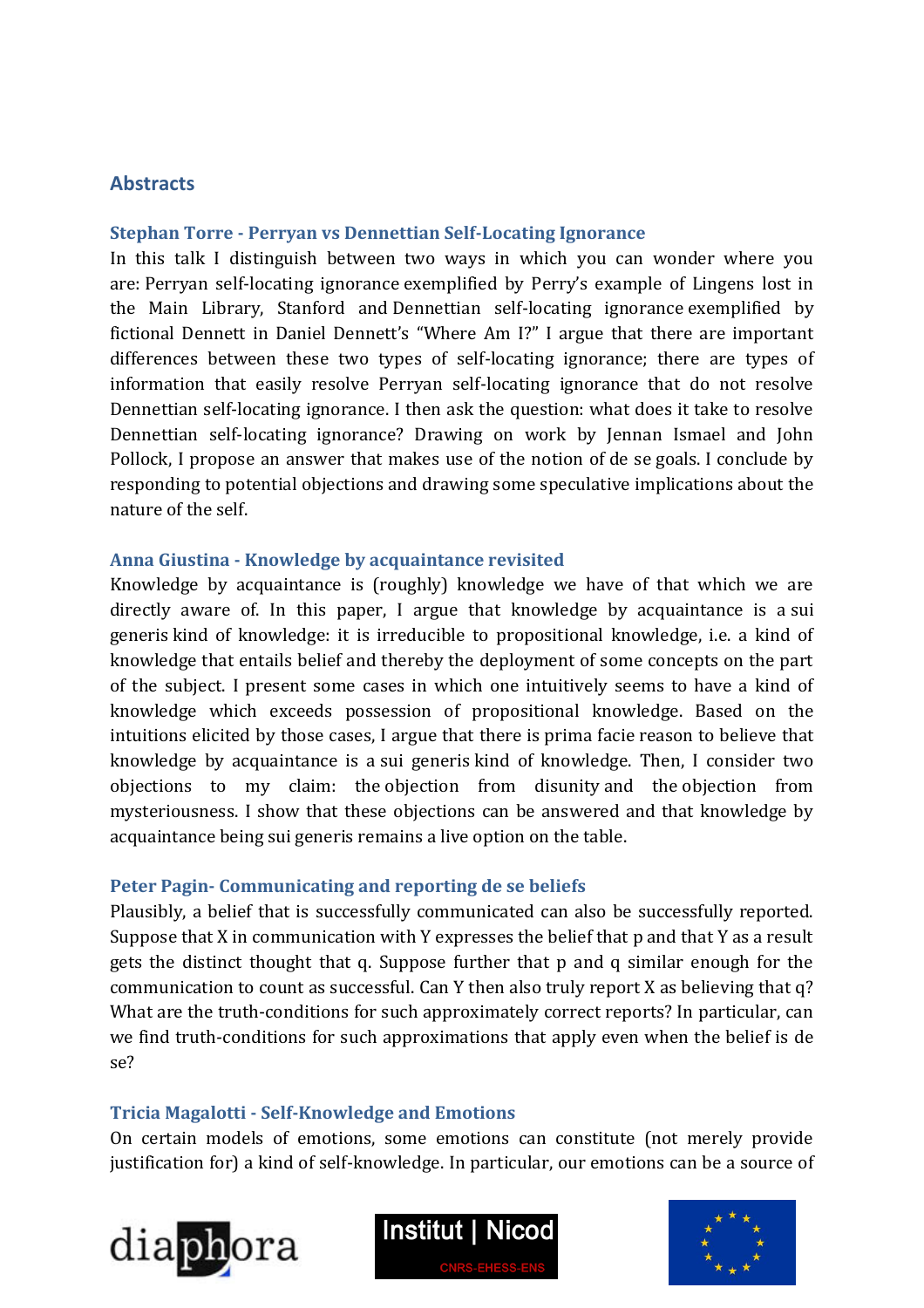knowledge about our own values. If an athlete fears performing badly in a game, this fear can embed knowledge that performing well is important to her. Likewise, if I am sad that my friend is moving to a different city, then this fear can embed knowledge that I value my friend (or at least being able to spend time with him). We can also imagine less banal examples (psychotherapy comes to mind) in which someone discovers something about their values by way of emotions that they might not have been able to access otherwise. In this talk, I wish to explain how some plausible theories of emotion have the implication that emotions constitute knowledge of values and to investigate what, if anything, is distinctive about this emotional kind of knowledge.

## **Jonathan Dittrich - Penguins and Paradoxes**

This talk investigates ways in which concepts and methods from artificial intelligence, namely nonmonotonic and default logics, can be applied to contemporary solutions to paradoxes of truth. Default logics are used to explain and systematize how and why we should make exceptions in order to restore consistency of an inconsistent set of beliefs. The beliefs i) tweety is a penguin ii) all penguins are birds, iii) all birds fly, and iv) penguins do not fly are all individually motivated but together they are inconsistent. This is because i) - iv) allow us to infer that tweety both can and cannot fly. Looking at a formal representation of this inconsistency in terms of graphs suggests that we restrict the principle concerning birds being able to fly rather than e.g. that tweety is a penguin or that penguins are birds. This choice is explained in terms of a difference of generality between the predicates of being a bird and being a penguin. This notion of generality can be made formally precise in a general way by looking at the order of inferences necessary to generate the inconsistency. I take this approach and apply it to truththeoretic approach, where it can be used to provide a new motivation for an already existing non transitive theory of truth. Further, it can be used to improve on the existing approach by constructing an appealing restriction on principles of transitivity rather than giving it up completely.

## **Matt Jope - Theoretical symmetry in the epistemology of perception and the epistemology of testimony**

One important question in the epistemology of perception is whether justification for perceptual belief is immediate or whether it depends on justification for other beliefs. Conservatives hold that perceptual justification does depend on prior justification for other beliefs, liberals deny this. A seemingly similar issue arises in the epistemology of testimony regarding whether justification for testimonial belief depends on prior justification for other beliefs. Reductionists hold that testimonial justification depends on prior justification for other beliefs, anti-reductionists deny this. Similar pairs of motivations and similar pairs of problems are found in each debate, suggesting an underlying theoretical symmetry between the two. Theoretical symmetry entails that if reductionism is the correct view of testimonial justification, then conservatism is the





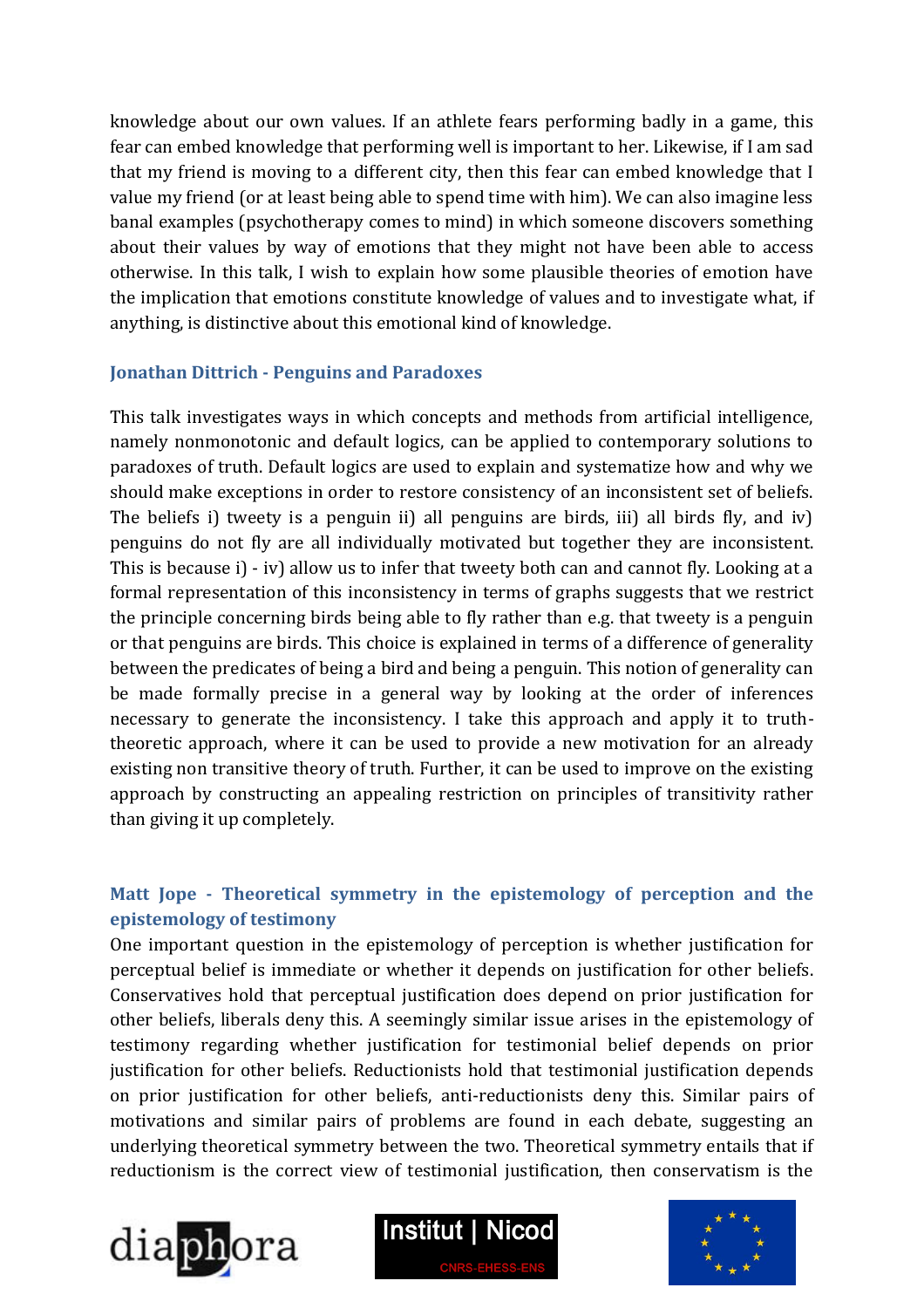correct view of perceptual justification, and vice-versa. This is bad news for reductionists as conservatism leads to all sorts of difficult problems that I and others have raised elsewhere. Recognising this problem, reductionists have tried to reject symmetry. I consider a number of reductionist attempts to reject symmetry and show that they do not succeed. In light of this, I argue that symmetry is the default position and thus reductionists, unless they can offer a more convincing case against symmetry, ought to be prepared to defend conservatism.

#### **Dorothea Debus - Self-Knowledge and Mental Self-Regulation**

The present paper departs from the observation that subjects sometimes can and do engage in mental self-regulation, that is, that subjects sometimes can be, and are, actively involved in their own mental lives in a goal-directed way. This ability of mental self-regulation is not only of philosophical interest in its own right, but it also seems to play an important role for our ability to gain a certain kind of self-knowledge, namely, our ability to gain knowledge about our own mental lives. Indeed, as I hope to show in the present paper, we have reason to hold that a subject's ability to gain knowledge about her own mental life on the one hand, and her ability to engage in mental selfregulation on the other, are abilities which are in some important ways mutually interdependent.

## **Aidan McGlynn - The Whats and Whys of Wh-Misidentification**

This paper has two principal aims. First, it responds to arguments due to Joel Smith and Annalisa Coliva that try to show that James Pryor's notion of wh-misidentification is philosophically uninteresting, and perhaps even spurious. Second, it proposes refined characterizations of wh-misidentification and immunity to wh-misidentification which improve in various ways on the characterisations that standardly figure in the literature.

## **Michele Palmira - Thought Insertion and Immunity To Error Through Misidentification**

In this paper I aim to illuminate the significance of thought insertion for debates about introspection-based self-ascriptions of psychological properties and their alleged immunity to error through misidentification relative to the first-person concept. Focusing on the phenomenon of error through "which-object" misidentification, in the first part of the paper I explain what a thought insertion-based counterexample should be like, and then argue that various thought insertion-involving scenarios do not give rise to successful counterexamples to the immunity of the target class of self-ascriptions. In the second part of the paper I turn to defend a *Metasemantic Explanation* of why the immunity thesis holds. The key contention is that the immunity thesis holds since introspective impressions – which act as grounds of such self-ascriptions – play an essential role in fixing the reference of the first-person concept. It is part of my argument in favour of the Metasemantic Explanation that it respects the paradigmatic features of self-ascriptions of inserted thoughts.